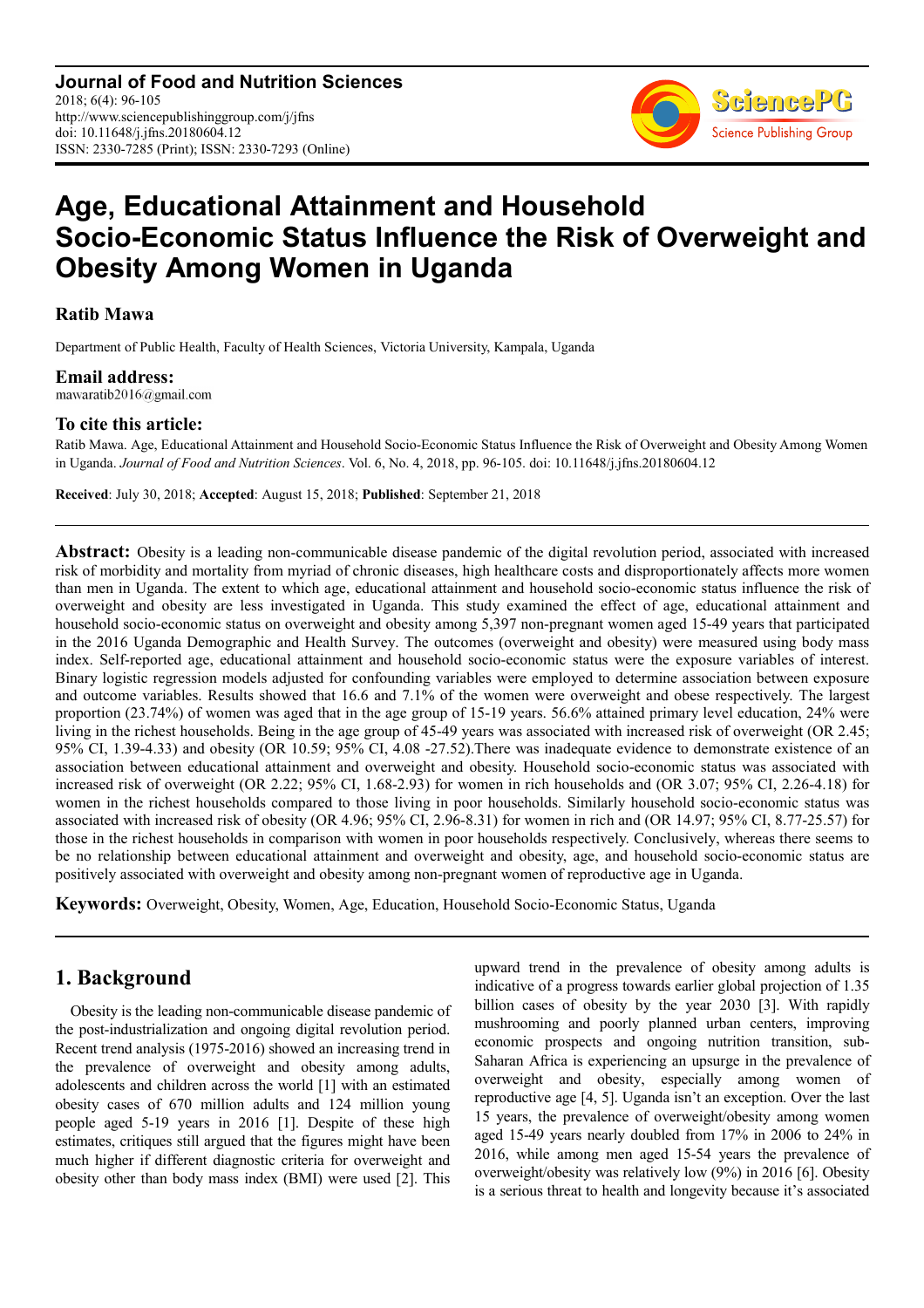with increased risk of several chronic conditions/diseases and all-cause mortality in adults. The diseases or conditions associated with obesity include but not limited to obstetric complications in women [7-9], infertility [10], cancers [11], cardiovascular diseases [12], hypertension [13], type 2 diabetes [14], depression [15], all-cause mortality [16] etc. The economic costs of obesity are equally enormous. Recent estimates showed lifetime cost of  $\epsilon$ 16,229 for girls and an average healthcare cost of €132,977 per individual, hence a threat to survival of affected individuals and families in societies [17].

Several causal pathways have been suggested for overweight and obesity, implicating the interaction of a wide range of component causes from biological to environmental factors in various causal pies. To list but not exhaustive, the following factors were found to be associated with overweight and obesity in adult men and women and in both developed and developing countries; genetics, epigenetics, age, sex, race, marital status, parity, hormonal contraceptives use, educational attainment, occupation, socio-economic status, psychological stress, place of residence, intake of high calorie foods, sedentary lifestyle and culturally driven factors such as women`s body size and shape, gender specific dietary preferences, gender roles in communities and poor urban planning with no or limited facilities for physical activities [18-29]. Although some biological factors associated with overweight and obesity apply to all humans across the globe, the distribution of socio-cultural, economic and environmental factors tend differ within and between countries and so is the burden of overweight and obesity. However most of the above factors have not been investigated in Ugandan context and especially the relationship between age, educational attainment, household socio-economic status and overweight/ obesity.

To begin with, age has been shown to have a positive association with overweight and obesity in adults [30]. Age related gender disparities in the burden of overweight and obesity might be linked to the effect of brown adipose tissue that regulate fat mass and energy homeostasis in mammals [31]. Women in particular were found to have more brown adipose tissue mass than men, and existing evidence also showed an association between body mass index and brown adipose tissue mass with the later shown to moderately decline with age in women and more rapidly with increasing age in men [31]. A Ugandan cross sectional study conducted in surveillance sites found that adults aged 34-44 and 45-54 had twofold and threefold increase in the risk of obesity/overweight compared to those aged 18-24 years respectively, however this study was conducted only in Eastern Uganda and had heterogeneous study population [32]. Likewise in another nationally representative Ugandan cross-sectional study, age difference in the risk of obesity among women was conflated as age categories and reference groups weren't specified [33]. A systematic review of studies conducted among indigenous Australian children also found an increasing prevalence of obesity with age [34], this might imply increasing age in natural aging process probably increase the likelihood of overweight and obesity in humans. Despite of this existing literature on the relationship between age and overweight/obesity, most studies adjusted for age as a confounding variable rather than an explanatory variable [35-37] hence investigating the independent effect of age on overweight and obesity might be relevant for development of targeted overweight and obesity prevention interventions in a life course perspective.

The second exposure variable of interest in this study is formal educational attainment. Education has long been used as a proxy measure for individual socio-economic status in most epidemiological studies, yet on its own, has different implications for health and longevity. It has been associated with both positive and negative health outcomes. Its positive effect on health was linked to the benefits derived from social status, income and health knowledge [38, 39]. Systematic reviews of studies conducted in developing countries found a positive association between educational attainment and obesity [40, 41]. Sex was found to be an effect modifier in many studies conducted in sub-Saharan Africa, however most of these studies did not control for comprehensive list of known confounding variables [41]. On the contrary a Ugandan cross-sectional study found an inverse relationship between educational attainment and obesity/overweight, however this study had a heterogeneous study population as alluded to earlier on hence the findings can't be generalized to all women of reproductive age in Uganda [32]. Similarly a nationally representative cross-sectional Ugandan study based on 2011 UDHS data reported a protective effect of education on overweight/obesity however obesity/overweight were used as one outcome variable, therefore reported results might be having residual confounding since all levels of educational attainment were grouped into one category and compared with a reference group of no education [33], it wasn't therefore clear whether educational attainment had beneficial or deleterious effect on overweight and obesity among women in Uganda.

The third exposure variable of interest in this study is household socio-economic status. In most developing countries socio-economic status was positively associated with overweight and obesity [40]. However majority of the epidemiological studies known to us investigated the effect of individual socio-economic status on overweight and obesity as opposed to household socio-economic status [42-44]. In a study that used the demographic and health survey data from 32 sub-Saharan African countries [5], findings showed that household socio-economic status was a strong positive predictor of overweight and obesity among adult women. A Ugandan cross-sectional study also found a positive association between household socio-economic status and overweight and obesity [33], however this same study had a heterogeneous study population, therefore findings can't be inferred to all women of reproductive age in Uganda. Similar positive association was also found between household socioeconomic status and overweight and obesity in a crosssectional in Kenyan study conducted in urban area and among men and women aged 40-60 years old [45], the gap also lies in heterogeneous study population and in controlling for comprehensive list of confounding variables. Reducing gender disparities [46] in the burden of overweight and obesity in Uganda and across the globe is essential and will contribute to improved maternal and child health, and accelerate the achievement of WHO`s goals of reducing non-communicable disease morbidity and mortality across the globe [47]. This however requires identification of factors predisposing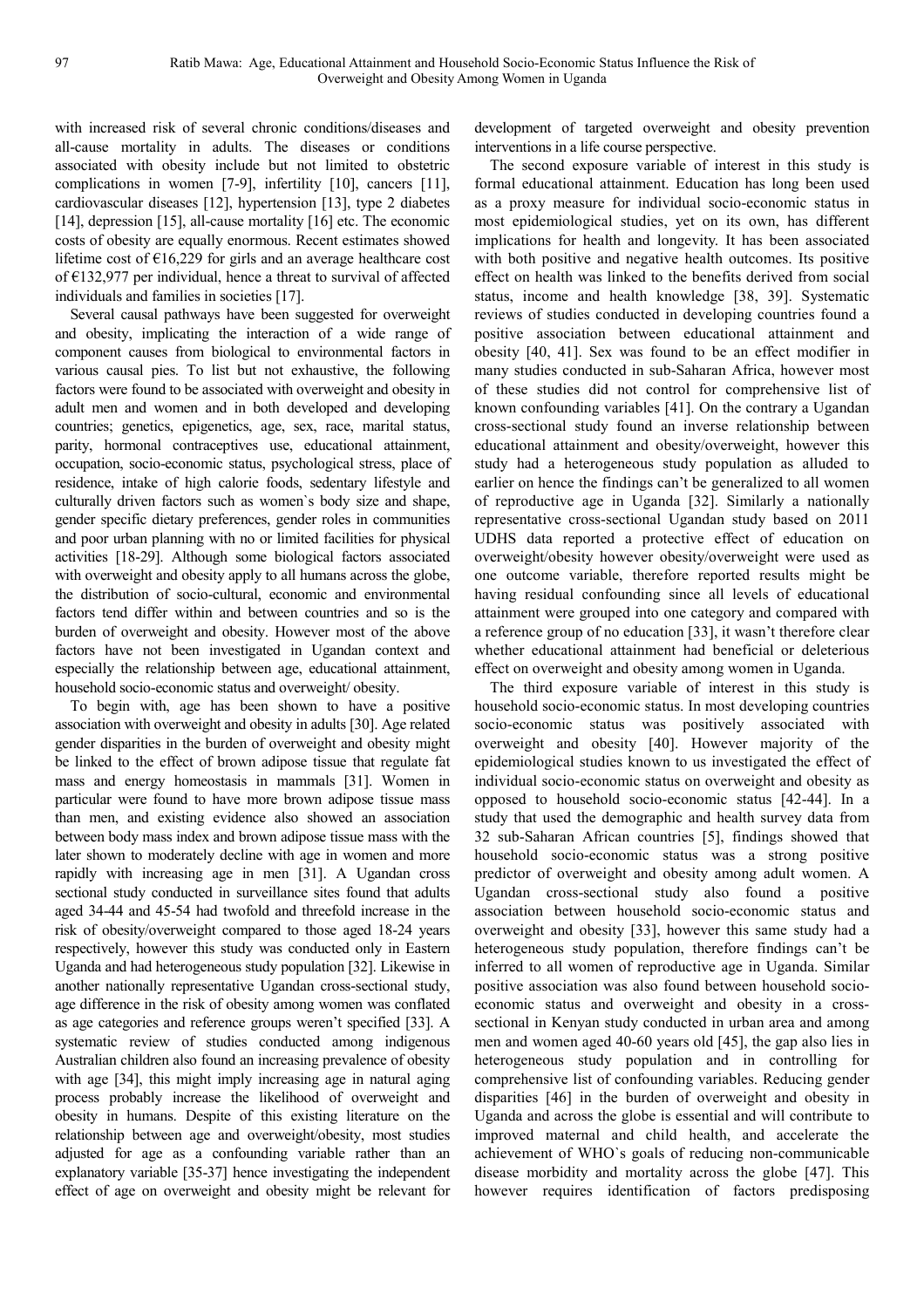different groups of people to overweight and obesity. This study examined the effect of age, educational attainment and household socio-economic status on overweight and obesity among women of reproductive in Uganda with the aim of contributing towards overweight and obesity knowledge pool and development of informed obesity prevention and control interventions in Uganda.

# **2. Methods**

### *2.1. Study Design, Data Collection and Setting*

This is a cross-sectional study based on secondary data from the nationally representative Uganda Demographic and Health Survey (UDHS) of 2016. The 2016 UDHS is the  $6<sup>th</sup>$  in series of the UDHS conducted since 1988/89. The objectives of these serial surveys kept on changing based on subsequent changes in national development indicators, however the goal remained unchanged. The 2016 UDHS was aimed at collecting information on domestic violence, fertility preferences, knowledge and attitudes towards HIV/AIDS, maternal and child health, and maternal and child mortality. The survey respondents were women aged 15-49 years and men aged 15- 54 years. A nationally representative sample of 20,910 households from 697 sample clusters nation-wide was selected through two stage stratified cluster sampling method. A total of 18,506 women participated [48]. Data was collected using standard structured questionnaires dispensed through face-toface interviews by trained survey enumerators. The overall response rate was 97% and rural-urban response rates for women were 95% and 90% respectively. Detailed sample selection, questionnaire design and standardization procedures can be found here http://www.dhsprogram.com.

#### *2.2. Study Population*

The analytical sample for this study consisted of 5,415 (weighted 5,397) non-pregnant women aged 15-49 years who participated in the 2016 UDHS and had all information on height and weight measurements, as well as other relevant characteristics. Women who had either height or weight or both measurements missing, flagged or were pregnant at the time of the survey in 2016 were excluded in the data analysis.

#### *2.3. Outcomes*

Overweight and obesity were defined as body mass index  $(BMI) \ge 25$  Kg/m<sup>2</sup> and  $\ge 30$ Kg/m<sup>2</sup> respectively based on the most recent WHO adult BMI classification [49]. BMI is an index calculated by dividing individual women's weight in kilograms (Kg) by their heights in meters squared. Women's heights and body weights were measured using standard internationally accepted procedures. Height was measured using calibrated stadiometers and recorded to the nearest 0.1cm and weight was measured using calibrated solar powered scales and recorded to the nearest 0.1kg. To minimize measurement errors and maximize accuracy in anthropometry (height and weight measurements), survey enumerators underwent rigorous training [50].

Study population at baseline (women aged 15-49 years) Unexplained reasons for n= 19,088 eligible women non-participation n=582 Successfully Interviewed women n= 18,506 Both height and weight or weight or height measurements missing in the dataset n=12457 Weight and height measurements available in dataset n= Pregnant at the time of the survey and excluded in analysis n= 634 Complete data for anthropometric measurements unweighted n= 5415 Weighted n=5397

*Figure 1. Flow chart for the selection process of 5415 (weighted 5397) women aged 15-49 years with valid anthropometric measurements in the 2016 Uganda Demographic and Health Survey dataset.* 

#### *2.4. Exposure Definition*

Self-reported age, formal educational attainment and household wealth index were used in the analysis as exposure variables. By answering the question, "How old were you at your last birthday?" women stated their age in complete years. Women`s age was recorded in absolute numbers, then age categories: 15-19, 20-24, 25-29, 30-34, 35-39, 40-44 and 45-49 years were created. The 15-19 year age-group was used as the reference group in the statistical analysis. By answering two of the following inter-linked questions during the survey, 1) Have you ever attended school? 2) What is the highest level of school you attended? Women stated their formal education attainment as: Never attended school, stopped in primary, secondary (either ordinary level or A' level) and tertiary level education (ranged from professional certificates to PhD). Comparisons of the risk of overweight and obesity were then made between women that attained some level of formal education to those that had no formal education. Household wealth index is a composite variable that measures household socio-economic status. Survey respondents were asked to list their household characteristics and assets that included but not limited to sources of water, sanitary facilities, types of buildings and their construction materials and possession of assets such as vehicles, TVs, bicycles, radios, etc. Then a statistical method of principle component analysis was used to calculate household wealth index variable that was divided into five categories, which grouped women into the top 20% richest to bottom 20% poorest households. For meaningful statistical analysis we combined two categories of the household wealth index; the poor and poorest households into one group, recorded it as poor households and used it as the reference group in comparison of the risk of overweight and obesity.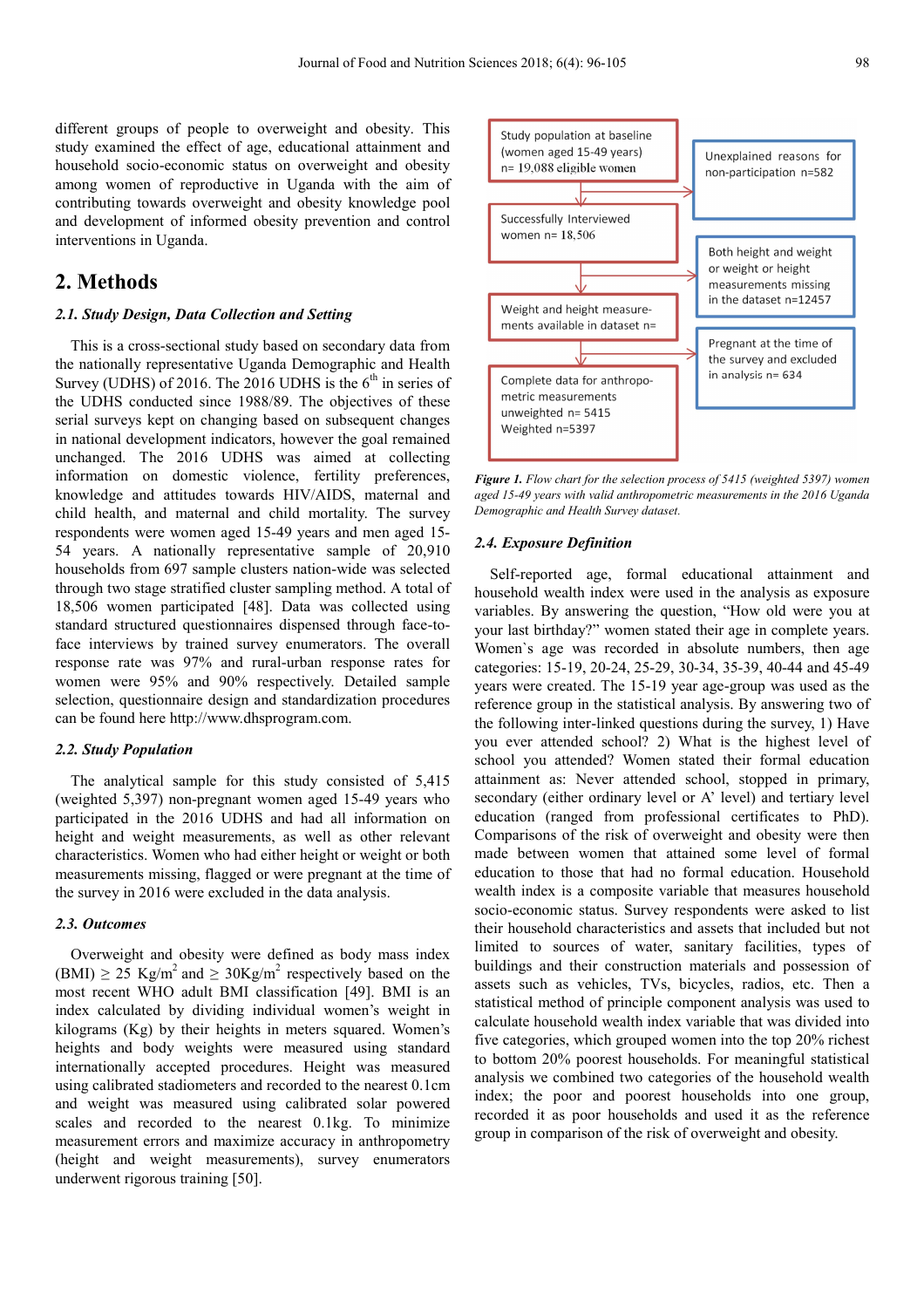### *2.5. Covariates*

Socio-demographic characteristics were included in the analysis as potential confounders based on theoretical causal model for health inequalities and empirical evidence on risk factors for overweight and obesity in developing and developed countries [41, 51, 52]. These included current marital status, parity, current breastfeeding status, contraceptive use, occupation, type of place of residence and ethnicity. Information on these potential confounders was collected using the standard 2016 UDHS questionnaires. Current marital status was categorized into married, living with a male partner, divorced, separated, widow, and never married/lived with a male partner. We merged separated and divorced marital status categories into one and labeled it "separated". Never married/lived with a male partner was used as the reference group. Parity, which refers to the number of live births by individual women at the time of the survey, was recorded in absolute values. Then three categories for the variable parity were created; never given birth, delivered 1-4 live babies, and  $\geq$  5 live babies. Never given birth was used as the reference group. Current breastfeeding status was recorded as a binary variable, 1 if the woman was breastfeeding at the time of the survey, 0 otherwise. Contraceptive use was grouped according to mode of action of the contraceptives: None users, Folk methods, sterilization, barrier, and hormonal methods with non-contraceptive users recorded as 0 and used as the reference. Women's occupations were listed according to international occupational groups [53] Due to small number of women in some occupation categories; we merged occupations with similar tasks together creating fewer categories than recorded in the original dataset. The final variable for occupation was divided into professional/technical/managerial, clerical, sales, agriculture, household/domestic worker, services. Professional/technical/managerial occupation category was used as the reference. Type of place of residence was recorded as a binary variable: 1 if the woman resided in urban area and 0 if she lived in rural area. Lastly ethnicity was re-categorized into three: Nilotic, Bantu and others with nilotes coded 0 and used as the reference.

# **3. Statistical Analysis**

Standard complex survey data analysis procedures were applied to account for stratification and clustering introduced by the survey design. All reported results were weighted unless specified. Bivariate analysis was performed and chi-square test used to determine differences in distribution of categorical exposure variables and covariates with respect to the outcomes. Binary logistic regression models were fitted to examine the association between each of the three exposure variables (age, educational attainment, and household wealth index), and the outcomes (overweight and obesity). First we fitted the unadjusted binary logistic regression models, and then adjusted for each potential confounder that showed statistically significant relationship with the outcomes at bivariate analysis level. Other variables that showed statistically non-significant relationship with outcomes at bivariate analysis were later included to assess their contribution to the models and were retained if they had substantial contribution. Women with missing values for exposure, covariates and outcome variables

were excluded from the analysis.

# **4. Ethical Consideration**

Standard ethical procedures were followed during and after the survey data collection exercise. Before individual interviews and anthropometric measurements were done, participants granted written informed consent. Survey procedures and questionnaires were reviewed and ethical approval was by ICF International (Calverton, MD, USA) ICF International Institutional Review Board (IRB). Use of the data for purpose this study was approved by the Demographic and Health Survey Data Archivist, authorization letter 117078.

# **5. Results**

Table 1 shows the socio-demographic characteristics of women by body mass index cut-off points for underweight, normal weight, overweight and obesity. Majority of the women were residing in rural areas (73.6%) and the largest proportion were aged 15-19 years (23.74%). More than half attained primary level education (56.6%), and 36.7% were working in the agricultural sector. There were more married women (29%) among the study participants, close to half (44.1%) had given birth to at least 1 to 4 live children in their life-time. Most (80%) were not breastfeeding, and 65% were not using contraceptives. There was relatively similar distribution of women by household wealth index categories. Women that lived in the richest households were slightly more (24%). 16.6 and 7.1% of the women were overweight and obese respectively.

Table 2, shows the crude and adjusted odds ratios for overweight and obesity by women`s age groups. In the final adjusted Model 2 γ, compared to women aged 15-19 years, those aged 40-44 and 45-49 years had increased risk of overweight, OR: 2.69 (1.60-4.51) and OR: 2.45 (1.39-4.33) respectively. Similarly in comparison to women aged 15-19 years, those aged 35-39, 40-44, and 45-49 years, had corresponding higher risk of obesity OR; 9.80 (4.20-22.86), OR; 09.48 (3.89-23.13) and OR; 10.59 (4.08-27.54) respectively.

Table 3 shows the crude and adjusted odds ratios and their corresponding 95% confidence intervals for overweight and obesity among women by educational attainment. In the final Model 3  $\overline{X}$ , compared to women with no formal education, those with primary, secondary and tertiary level education had decreased risk of overweight OR: 0.89 (0.66-1.21), OR: 0.95 (0.65-1.37) and OR: 0.93 (0.60-1.44) respectively. Similar odds ratio patterns were observed for obesity across levels of educational attainment in comparison to women with no formal education with exception of tertiary level education that showed no risk difference. Primary, OR: 0.86 (0.50-1.48), secondary, OR: 0.89 (0.46-1.70), and tertiary level education, OR: 1.00 (0.45 - 2.23). On the same Table 3, presented were the results of the final adjusted Models 2 ¥, showing the effect of household wealth index on overweight and obesity. Compared with women living in poor households, those in middle, rich, and the richest households had higher risk of overweight; OR: 1.92 (1.48 -2.48), OR: 2.22 (1.68-2.93), and OR: 3.07 (2.26-4.18) respectively. Similarly there was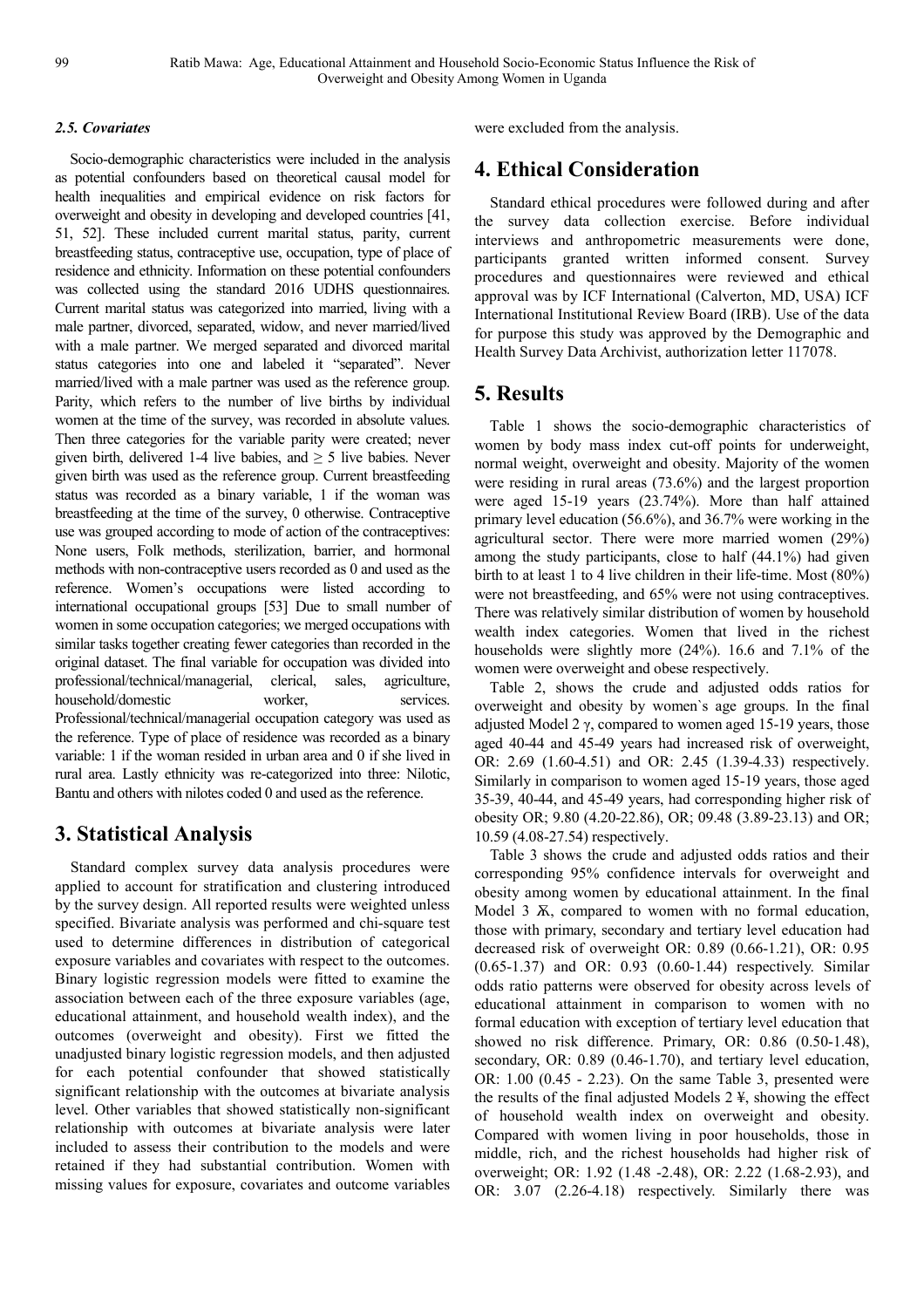increased risk of obesity among women that lived in the middle, rich and richest households; OR: 2.75 (1.44 - 5.23), OR: 4.96 (2.96-8.31), and OR: 14.97 (8.77-25.57) respectively

| <b>Table 1</b> Socio-demographic characteristics of 5,397 women by body mass index. |  |
|-------------------------------------------------------------------------------------|--|
|-------------------------------------------------------------------------------------|--|

|                                      |                       | <b>Body Mass Index*</b> |                                 |                                   |                              |
|--------------------------------------|-----------------------|-------------------------|---------------------------------|-----------------------------------|------------------------------|
| Characteristics (%                   | <b>Total Sample n</b> | Underweight (BMI <18.5  | Normal (BMI $\geq$ 18.5 to < 25 | Overweight (BMI $\geq$ 25 & Obese |                              |
| weighted) $\ddot{Y}$                 | $= 5,397$             | $Kg/m^2$ ) (n=463)      | $Kg/m^2$                        | $<$ 30 Kg/m <sup>2</sup> )        | (BMI > 30Kg/m <sup>2</sup> ) |
|                                      |                       |                         | $(n=3,655)$                     | $(n=896)$                         | $(n=383)$                    |
| Respondents Age (Years)              |                       |                         |                                 |                                   |                              |
| $15-19$                              | 1281 (23.74)          | 163(35.10)              | 978 (26.80)                     | 127(14.20)                        | 013 (03.40)                  |
| $20 - 24$                            | 1011 (18.73)          | 078 (16.90)             | 744 (20.40)                     | 153 (17.10)                       | 035 (09.10)                  |
| 25-29                                | 0897 (16.62)          | 055 (11.80)             | 607 (16.60)                     | 168 (18.70)                       | 067 (17.50)                  |
| 30-34                                | 0706 (13.08)          | 044(09.50)              | 449 (12.30)                     | 137(15.30)                        | 076 (19.80)                  |
| 35-39                                | 0597 (11.06)          | 047(10.00)              | 356 (09.70)                     | 115(12.70)                        | 080 (20.70)                  |
| 40-44                                | 0529 (09.80)          | 046 (09.90)             | 301 (08.20)                     | 119(13.30)                        | 064(16.60)                   |
| 45-49                                | 0376 (06.97)          | 030 (06.50)             | 219 (06.00)                     | 077 (08.60)                       | 049 (12.80)                  |
| <b>Educational attainment</b>        |                       |                         |                                 |                                   |                              |
| No education                         | 0534 (9.90)           | 064 (13.90)             | 353 (09.70)                     | 084 (09.40)                       | 032 (08.40)                  |
| Primary                              | 3054 (56.60)          | 297 (64.10)             | 2156 (59.00)                    | 441 (49.20)                       | 160(41.80)                   |
| Secondary                            | 1404 (26.00)          | 087 (18.80)             | 924 (25.30)                     | 271 (30.30)                       | 122(31.70)                   |
| Tertiary                             | 0405 (07.50)          | 015 (03.20)             | 221 (06.10)                     | 100(11.10)                        | 069(18.10)                   |
| Occupational                         |                       |                         |                                 |                                   |                              |
| Professional                         | 0411 (07.60)          | 013(02.80)              | 220 (06.00)                     | 106(11.80)                        | 072 (18.80)                  |
| Clerical                             | 0034 (00.60)          | 002(00.40)              | 014(00.40)                      | 008 (00.90)                       | 011(02.90)                   |
| Sales                                | 0467 (08.70)          | 032 (06.90)             | 256 (07.00)                     | 118(13.10)                        | 061 (15.90)                  |
| Agriculture                          | 1976 (36.70)          | 171 (37.00)             | 1479 (40.50)                    | 252 (28.10)                       | 075 (19.50)                  |
| Household/domestic work              | 0157(02.90)           | 009 (01.90)             | 110(03.00)                      | 033 (03.70)                       | 005 (01.30)                  |
| Services                             | 0267 (04.90)          | 018(03.80)              | 156 (04.30)                     | 060 (06.70)                       | 033 (08.50)                  |
| Skilled manual                       | 0660 (12.20)          | 074(16.00)              | 429 (11.70)                     | 110(12.30)                        | 047 (12.30)                  |
| Unskilled manual                     | 0194(03.60)           | 018(03.90)              | 117(03.20)                      | 037(04.10)                        |                              |
|                                      |                       |                         |                                 |                                   | 022(05.70)                   |
| Not working<br><b>Marital Status</b> | 1223 (22.70)          | 126(27.40)              | 866 (23.80)                     | 172 (19.20)                       | 058 (15.20)                  |
| Never in Union                       | 1491 (27.60)          | 165(35.70)              | 1095 (30.00)                    | 189 (21.10)                       | 042 (10.90)                  |
| Married                              | 1629 (29.00)          | 134 (28.80)             | 1051 (32.80)                    | 294 (32.80)                       | 150 (39.20)                  |
| Living with partner                  | 1507 (27.90)          | 098 (21.10)             | 0998 (27.30)                    | 273 (30.50)                       | 138 (36.00)                  |
| Widowed                              | 163(03.00)            | 017(03.70)              | 0104 (02.80)                    | 029 (03.30)                       | 013 (03.30)                  |
| Separated                            | 607(11.30)            | 049 (10.60)             | 0407 (11.10)                    | 111(12.40)                        | 041 (10.60)                  |
| Parity                               |                       |                         |                                 |                                   |                              |
| Never delivered                      | 1413 (26.20)          | 161 (34.70)             | 1042 (28.50)                    | 177 (19.80)                       | 033 (08.60)                  |
| $\leq$ 4 deliveries                  | 2381 (44.10)          | 161 (34.80)             | 1592 (43.50)                    | 431 (48.10)                       | 197(51.30)                   |
| $\geq$ 5 deliveries                  | 1604 (29.70)          | 141 (30.40)             | 1022 (27.90)                    | 288 (32.10)                       | 154(40.00)                   |
| <b>Currently Breastfeeding</b>       |                       |                         |                                 |                                   |                              |
| No                                   | 3891 (71.90)          | 333 (70.40)             | 2573 (75.50)                    | 676 (80.60)                       | 309 (72.10)                  |
| Yes                                  | 1506 (27.90)          | 130(28.10)              | 1082 (29.50)                    | 220 (24.50)                       | 074(19.40)                   |
| Contraceptive Use                    |                       |                         |                                 |                                   |                              |
| Does Not use                         | 3522 (65.20)          | 351 (75.90)             | 2467 (67.50)                    | 518 (57.80)                       | 186 (48.50)                  |
| Hormonal                             | 1315 (24.40)          | 079 (17.00)             | 0832 (22.80)                    | 272 (30.40)                       | 132 (34.50)                  |
| Barrier                              | 0208 (03.90)          | 015(03.30)              | 0142 (03.90)                    | 040 (04.40)                       | 011 (02.90)                  |
| Sterilization                        | 0110(02.00)           | 002(00.50)              | 0064 (01.80)                    | 020(02.30)                        | 023 (05.90)                  |
| Folkloric                            | 0242(04.50)           | 015(03.30)              | 0150(04.10)                     | 045 (05.10)                       | 031 (08.10)                  |
|                                      |                       |                         |                                 |                                   |                              |
| Type of place of resident            |                       |                         |                                 |                                   |                              |
| Rural                                | 3971 (73.60)          | 366 (79.10)             | 2815 (77.00)                    | 584 (65.20)                       | 205 (53.50)                  |
| Urban                                | 1427 (26.40)          | 97 (20.90)              | 0840 (23.00)                    | 311 (34.80)                       | 178 (26.40)                  |
| Wealth Index                         |                       |                         |                                 |                                   |                              |
| Richest                              | 1298(24.10)           | 054(11.70)              | 750 (20.50)                     | 308 (34.40)                       | 186 (48.60)                  |
| Richer                               | 1142 (21.20)          | 077 (17.00)             | 749 (20.50)                     | 209 (23.40)                       | 107(27.90)                   |
| Middle                               | 1076 (19.90)          | 083 (17.90)             | 748 (20.50)                     | 190(21.30)                        | 055 (14.30)                  |
| Poorer                               | 0933 (17.30)          | 088 (19.00)             | 711 (19.40)                     | 109(12.20)                        | 025(06.40)                   |
| Poorest                              | 0948 (17.60)          | 161 (34.80)             | 697 (19.10)                     | 079 (08.80)                       | 011(02.80)                   |
| Body mass index (kg/m2)              |                       |                         |                                 |                                   |                              |
| Less than 18.5                       | 0463 (08.60)          | NA                      | NA                              | NA                                | NA                           |
| $≥18.5$ to < 25                      | 3655 (67.70)          | NA                      | $\rm NA$                        | NA                                | NA                           |
| $≥25$ to < 30                        | 0896 (16.60)          | $\rm NA$                | NA                              | NA                                | $\rm NA$                     |
| $\geq 30$                            | 0384 (07.10)          | <b>NA</b>               | NA                              | $\rm NA$                          | <b>NA</b>                    |

\*P-values for trend across four categories of educational attainment for all covariates (p <0.001)

ϔ percentages weighted for sampling method used in 2016 UDHS**.** 

NA, not available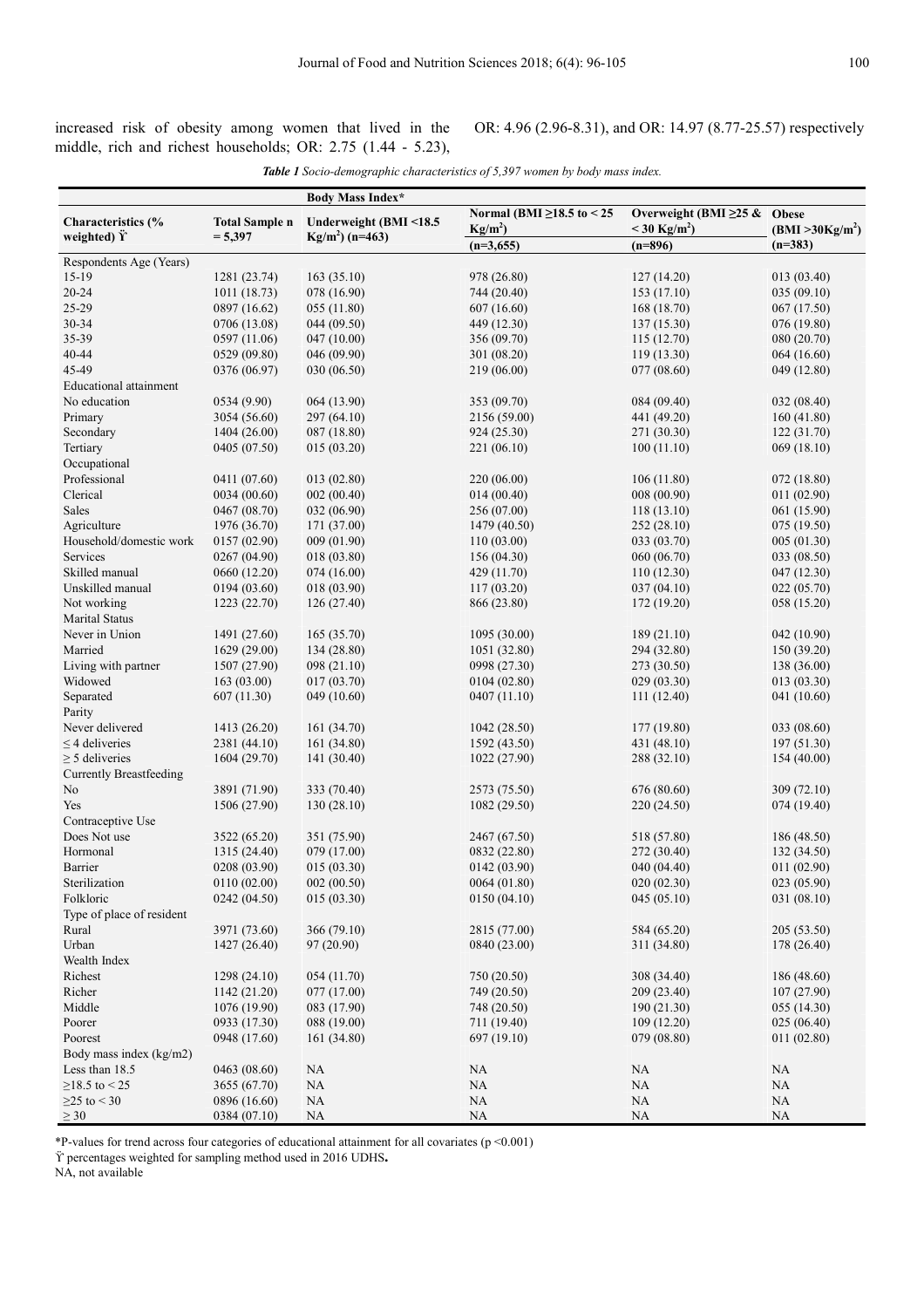*Table 2. Crude and adjusted Odds Ratios (OR) and 95% Confidence Intervals (CI) for Overweight and Obesity by Age groups in 5397 Women Aged 15-49 years.*

| <b>Women's Age Groups</b> | Overweight Women (n=5397) OR (95% CI) | Obesity Women ( $n=5397$ ) OR ( $95\%$ CI) |
|---------------------------|---------------------------------------|--------------------------------------------|
| Crude                     |                                       |                                            |
| $15-19$                   | 1.00                                  | 1.00                                       |
| $20 - 24$                 | $1.62(1.21 - 2.16)$                   | $03.51(1.67-07.37)$                        |
| 25-29                     | $2.08(1.54 - 2.81)$                   | $07.93(4.11 - 15.30)$                      |
| 30-34                     | $2.18(1.59 - 2.97)$                   | $11.77(6.15-22.53)$                        |
| 35-39                     | $2.15(1.57 - 2.95)$                   | 15.02 (7.94 - 28.42)                       |
| $40 - 44$                 | $2.62(1.89 - 3.64)$                   | 13.39 (6.85-26.19)                         |
| 45-49                     | $2.35(1.63 - 3.39)$                   | 14.70 (7.31 - 29.58)                       |
| Model 1 $\delta$          |                                       |                                            |
| $15-19$                   | 1.00                                  | 1.00                                       |
| $20 - 24$                 | $1.69(1.20 - 2.38)$                   | 03.84 (1.87-07.90)                         |
| $25-29$                   | $2.19(1.52 - 3.17)$                   | 08.86 (4.45-17.62)                         |
| 30-34                     | $2.32(1.59 - 3.39)$                   | 13.80 (6.94-27.44)                         |
| 35-39                     | $2.37(1.62 - 3.48)$                   | 18.05 (8.95-36.41)                         |
| 40-44                     | $3.02(2.02 - 4.51)$                   | $16.16(7.86-33.20)$                        |
| 45-49                     | $2.85(1.84 - 4.41)$                   | 19.56 (8.90-42.99)                         |
| Model $2 \gamma$          |                                       |                                            |
| $15-19$                   | 1.00                                  | 1.00                                       |
| $20 - 24$                 | $1.38(0.96-1.98)$                     | $02.13(0.97-04.71)$                        |
| $25-29$                   | $1.70(1.12-2.56)$                     | $04.08(1.99-08.35)$                        |
| 30-34                     | $1.84(1.17-2.89)$                     | $06.62(2.86 - 15.25)$                      |
| 35-39                     | $1.99(1.24-3.22)$                     | 09.80 (4.20 -22.86)                        |
| $40 - 44$                 | $2.69(1.60-4.51)$                     | 09.48 (3.89-23.13)                         |
| 45-49                     | $2.45(1.39-4.33)$                     | 10.59 (4.08-27.52)                         |

δ Model 1 adjusted for current marital status and contraceptive use only

γ Model 2 additionally for current breastfeeding status, parity, educational attainment, occupation, wealth index, ethnicity, type of place of residence.

*Table 3. Crude and adjusted Odds Ratios (OR) and 95% Confidence Intervals (CI) for Overweight and Obesity by Educational Attainment and Household Wealth Index in 5397Women Aged 15-49 years.* 

| Educational          | <b>Overweight Women</b>   | <b>Obesity Women (n=5397)</b> | Household             | <b>Overweight Women</b>   | Obesity Women $(n=5397)$ |
|----------------------|---------------------------|-------------------------------|-----------------------|---------------------------|--------------------------|
| attainment           | $(n=5397)$ OR $(95\%$ CI) | OR (95% CI)                   | <b>Wealth Index</b>   | $(n=5397)$ OR $(95\%$ CI) | OR (95% CI)              |
| Crude                |                           |                               | Crude                 |                           |                          |
| No education         | 1.00                      | 1.00                          | Poor                  | 1.00                      | 1.00                     |
| Primary              | $0.90(0.68 - 1.20)$       | $0.86(0.52 - 1.42)$           | Middle                | $2.02(1.56-3.16)$         | $03.07(1.61 - 5.84)$     |
| Secondary            | $1.28(0.92 - 1.78)$       | $1.47(0.85 - 2.52)$           | Rich                  | $2.42(1.85-3.16)$         | $05.54(3.35 - 9.16)$     |
| Tertiary             | $1.74(1.20-2.52)$         | $3.20(1.74 - 5.90)$           | Richest               | $3.41(2.74 - 4.25)$       | $14.52(8.93-23.63)$      |
| Model 1 <sup>+</sup> |                           |                               | Model $1\$            |                           |                          |
| No education         | 1.00                      | 1.00                          | Poor                  | 1.00                      | 1.00                     |
| Primary              | $1.13(0.85 - 1.51)$       | $1.39(0.82 - 02.36)$          | Middle                | $1.97(1.53 - 2.55)$       | $02.89(1.49-5.58)$       |
| Secondary            | $1.81(1.30 - 2.54)$       | $3.41(1.84 - 06.28)$          | Rich                  | $2.42(1.85-3.16)$         | $05.61 (3.37 - 9.32)$    |
| Tertiary             | $2.10(1.45 - 3.05)$       | $5.69(2.90 - 11.18)$          | Richest               | $3.53(2.83-4.39)$         | 17.58 (10.67-28.96)      |
| Model 2 $\ddagger$   |                           |                               | Model $2 \frac{1}{2}$ |                           |                          |
| No education         | 1.00                      | 1.00                          | Poor                  | 1:00                      | 1:00                     |
| Primary              | $1.03(0.76 - 1.39)$       | $1.16(0.69 - 1.97)$           | Middle                | $1.92(1.48 - 2.48)$       | $02.75(1.44 - 5.23)$     |
| Secondary            | $1.33(0.91 - 1.94)$       | $1.84(0.97 - 3.48)$           | Rich                  | $2.22(1.68-2.93)$         | $04.96(2.96 - 8.31)$     |
| Tertiary             | $1.40(0.90 - 2.16)$       | $2.39(1.10 - 5.31)$           | Richest               | $3.07(2.26-4.18)$         | $14.97(8.77 - 25.57)$    |
| Model $3 \times$     |                           |                               |                       |                           |                          |
| No education         | 1.00                      | 1.00                          |                       |                           |                          |
| Primary              | $0.89(0.66-1.21)$         | $0.86(0.50 - 1.48)$           |                       |                           |                          |
| Secondary            | $0.95(0.65-1.37)$         | $0.89(0.46 - 1.70)$           |                       |                           |                          |
| Tertiary             | $0.93(0.60-1.44)$         | $1.00(0.45 - 2.23)$           |                       |                           |                          |

† Model 1 adjusted for age only

‡ Model2 additionally adjusted for current breastfeeding status, current marital status, contraceptive use, parity, occupation, ethnicity, type of place of residence. Ѫ Model 3 additionally adjusted for wealth index.

§Model 1adjusted for age only.

¥ Model 2 additionally adjusted for current marital status, current breastfeeding status, contraceptive use, parity, educational attainment, occupation, ethnicity and type of place of residence (urban-rural).

# **6. Discussion**

This study examined the effect of age, educational attainment and household socio-economic status on the risk of overweight and obesity in non-institutionalized women of reproductive age in Uganda. The findings provide evidence of a positive association between age and each of the two outcomes (overweight and obesity). An increasing trend in the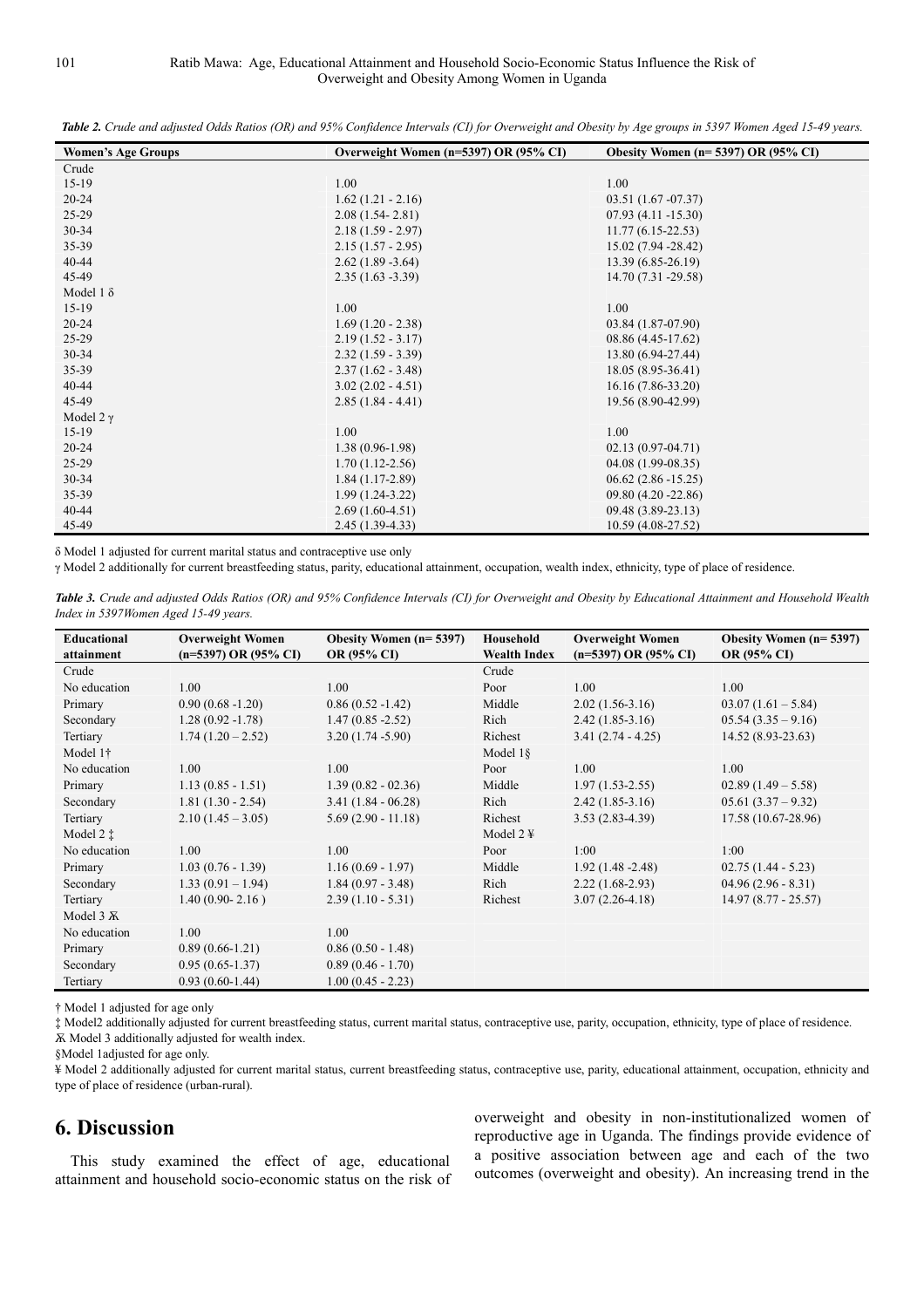risk of overweight and obesity by age groups was also evident. Compared to women in the youngest age group of 15-19 years, those in the age groups of 40-44 and 45-49 years had 169% and 145% increase in the risk of overweight. Likewise women in the age groups ranging from 20-24 to 45-49 were found to have higher risk of obesity compared to their counterparts in the youngest age group of 15-49 years. Notably those in the age groups of 30-34, 35-39, 40-44 and 45-49 had fivefold, eightfold, eightfold and nine-fold increase in the risk of obesity. This positive association between age and overweight/obesity might be explained by the underlying biological, socio-cultural, and environmental factors operating at individual, family and societal level. Biologically there is often increase in adiposity and progressive loss of muscle mass from the age  $\geq 30$  years in both women and men [54]. Other existing evidence also linked brown adipose tissue that regulates fat mass and energy homeostasis in mammals to obesity. Brown adipose tissue mass tends to decline slowly with age in women than in men [31], this might provide an explanation of the observed association between women's age and overweight/obesity. In socio-cultural perspective, middle aged African women and especially those living in urban areas tend to lead sedentary lifestyle than their younger counterparts who are often more involved in physical activities such as sports, and leisure activities e.g. social dancing [28, 55]. Similarly, in Ugandan context, increased adiposity in men and women is often interpreted as a sign of financial success, making overweight or obese women and men enjoy peer and community member`s respect. In addition the latest trend in dressing fashion that facilitates visibility of women`s anatomical structures often aimed at aesthetic impression of the opposite sex might be unknowingly/knowingly pushing women to having more meals or increased food ration sizes in the quest to develop the desired body size assumed to be attractive to men. On the same note, Ugandan women tend to have preference for high calorie foods such as fried chicken and chips, pork, sweetened beverages e.g. coca cola products, etc. hence the unhealthy diet especially among urban women might also provide an explanation for the observed positive association between age and overweight/obesity since the ability to afford these junk foods is dependent on financial capacity of women that tend to improve with increasing age in Uganda. This finding is consistent with that of a Ugandan cross-sectional study that found an increasing trend in the risk of overweight/obesity by age [33], precisely a two-fold and three-fold increase in the risk of obesity/overweight among women aged 34-44 and 45-54 years compared to those aged 18-24 years respectively. The only inconsistency being between this study and the above previous study was the use of overweight and obesity in the previous study as a composite outcome variable. Another previous study conducted among women elsewhere had similar findings to the results of this study; however it used age as a continuous variable [30]. The only study that showed conflicting results to this one was a Chinese cohort study that found no association between age at menarche and obesity in women [56].

As shown in Model 2 ‡, Table 3, after taking into account confounding by factors other than household wealth index, there was an increased risk of overweight among women with primary, secondary and tertiary level educational attainment in comparison with those that had no formal education. Similar results were also found for the risk of obesity among women across educational attainment levels but an association was only found between tertiary level educational attainment and obesity. However when household wealth index was adjusted (Table3 Model 3 Ѫ) a decreased risk of overweight among women across all levels of educational attainment compared to those with no formal education was found. Likewise when adjusted for household wealth index and other confounders in the final model, the deleterious effect of educational attainment on obesity turned into beneficial one with 14 and 11% decrease in the risk of obesity among women with primary and secondary level educational attainment respectively. Despite of this risk reduction, in the above levels of educational attainment, no obesity risk difference was found when women with tertiary level education were compared to those with no formal education. This bi-direction in the effect of educational attainment on overweight/obesity with and without adjusting for household wealth index might be due to of confounding or modification of the effect of educational attainment by either household wealth index or level of Uganda`s economic development since previous studies found positive association between educational attainment and obesity in developing countries and an inverse association in developed countries [41]. However in some middle income countries such as Mexico, household socio-economic status influence social patterning of obesity by educational attainment [42] In Ugandan context we might further speculate that educated women in rich households have more health knowledge on the deleterious effects of overweight and obesity, therefore they may be more involved in changing lifestyles and diet than their uneducated counterparts. The effect of educational attainment on overweight and obesity might have also been modified by diet and physical activity pattern among women [57]. However despite of the bi-directional change in the risk of overweight and obesity by educational attainment there was insufficient evidence to conclude absence of an association between educational attainment and either overweight or obesity. This finding tends to agree with Mirowsky and Ross's hypothesis that the effect of education on health is high in the event of scarcity of other socio-economic resources [58] and might also mean the country is shifting from positive association between educational attainment and overweight and obesity to an inverse one observed in developed countries [41]. Similarly our finding also partially agree with that of a cross-sectional Ugandan study that found a beneficial effect of educational attainment on overweight and obesity [32], the difference with our study might be in finding no evidence of association between educational attainment and overweight and obesity. Lastly the ongoing nutrition transition and economic development in Uganda might have modified the effects of educational attainment on overweight and obesity [41, 42].

Another relationship examined in this study was that of household socio-economic status and the two outcomes; overweight and obesity. Comparing women in the middle, rich and richest households to those in poor households, a positive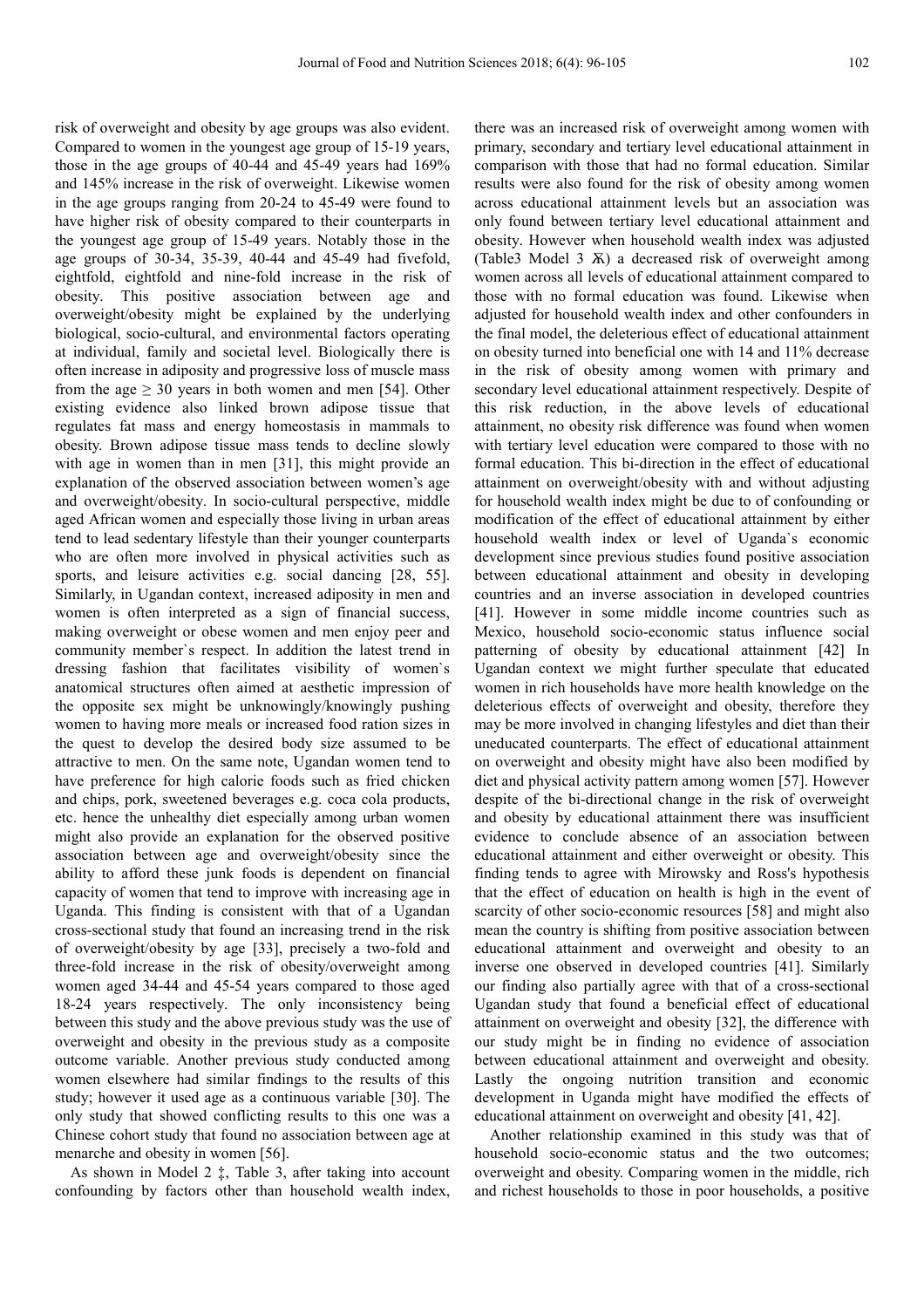association between household socio-economic status and both overweight and obesity was found. An increasing trend in the risk of overweight and obesity by household socio-economic status was equally overt. The highest risk of obesity was found among women living in the richest households, who had 13 times the risk of obesity in comparison with women living in poor households. This finding might imply that women in the richest households were the most at risk group. However the higher odds ratio interpreted as risk ratio might also reflect lack of adjustment for some known confounding variables. On the other hand these findings might reflect the reality that most women living in affluent households in Uganda tend to lead sedentary lifestyle, often driven or use public transport systems most of the time, eat more animal protein and refined foods, in current shift of dietary patterns to meet western or so called civilized lifestyle and social class difference in Ugandan context. It should also be noted that in Uganda, household socio-economic status does not depend on educational attainment of household members. This therefore means a considerable proportion of women living in rich households might be lacking health knowledge acquired through formal education or reading health information relevant for lifestyle and dietary changes, the vehicles to weight gain control and prevention. Other cultural factors such as preference of big body size in Ugandan context as alluded to earlier on might partially explain the association between household socioeconomic status and overweight and obesity. This finding is in agreement with results of a pooled analysis of demographic and health survey data from 32 sub-Saharan African countries that showed strong relationship between household socioeconomic status and overweight and obesity among women of reproductive age [5] and so was the case with a Ugandan crosssectional study that was based on 2011 UDHS [32]. Other studies that focused on analysis of country specific gross domestic product (GDP) also found that as a country`s GDP increases and so will the body mass index of their population [59, 60]. This implies the richer a country becomes the higher the burden of overweight and obesity in developing country context.

# **7. Conclusion**

The findings of this study suggest social patterning in the risk of overweight and obesity among non-pregnant women of reproductive age in Uganda. It points to the importance of considering non-pregnant women of reproductive age above 30 years and women living in affluent families as potential target group for public health policy and interventions. Further investigations might be needed to examine possible effect modification of educational attainment on overweight and obesity by household socio-economic status and the country`s level of economic development.

# **Strengths and Limitations**

This study was based on non-institutionalized non-pregnant women with nationwide coverage. The findings can therefore be generalized to all women aged 15-49 years in Uganda.

Based on self-reported age, educational attainment and household socio-economic status, misclassification of the exposures with respect to the primary and secondary outcome cannot be rule out. Women`s questionnaire for the 2016 UDHS did not measure certain characteristics related to nutrition and physical activity. Although this means known confounders like level of physical activity and dietary diversity score weren't adjusted for in the modeling process, women's occupation and type of place of residence might intrinsically include women's level of physical activity in Ugandan context. For example, a considerably large proportion of Ugandan women whose occupation is predominantly peasantry agriculture and live in rural areas might be more involved in rigorous physical activities such as 4-6 hours of cultivation using non-motorized agricultural tools, and also walking over an hour or more to fetch water for domestic use. These activities might be equivalent to the WHO recommended 150 minutes of moderate to vigorous intensity physical activity per week for adults aged 18-64 years [61]

# **Conflict of Interest**

The author has no conflict of interest to declare.

# **Acknowledgements**

I acknowledge Victoria University Kampala for providing supportive health research environment and Stephen Lawoko and Anne Muli Ngonde for their informed feedback.

# **References**

- [1] Abarca-Gómez, L., et al., Worldwide trends in body-mass index, underweight, overweight, and obesity from 1975 to 2016: a pooled analysis of 2416 population-based measurement studies in 128· 9 million children, adolescents, and adults. The Lancet, 2017. 390 (10113): p. 2627-2642.
- [2] Reilly, J. J., et al., Determining the worldwide prevalence of obesity. The Lancet, 2018. 391 (10132): p. 1773-1774.
- [3] Kelly, T., et al., Global burden of obesity in 2005 and projections to 2030. International journal of obesity, 2008. 32 (9): p. 1431.
- [4] Amugsi, D. A., et al., Prevalence and time trends in overweight and obesity among urban women: an analysis of demographic and health surveys data from 24 African countries, 1991–2014. BMJ open, 2017. 7 (10): p. e017344.
- [5] Neupane, S., K. Prakash, and D. T. Doku, Overweight and obesity among women: analysis of demographic and health survey data from 32 Sub-Saharan African Countries. BMC Public Health, 2015. 16 (1): p. 30.
- [6] Statistics, U. B. o. and ICF, Uganda Demographic and Health Survey 2016: Key Indicators Report. 2017, Uganda Bureau of Statistics (UBOS), and Rockville, MD: UBOS and ICF Kampala, Uganda.
- [7] Catalano, P. M. and K. Shankar, Obesity and pregnancy: mechanisms of short term and long term adverse consequences for mother and child. BMJ: British Medical Journal (Online), 2017. 356.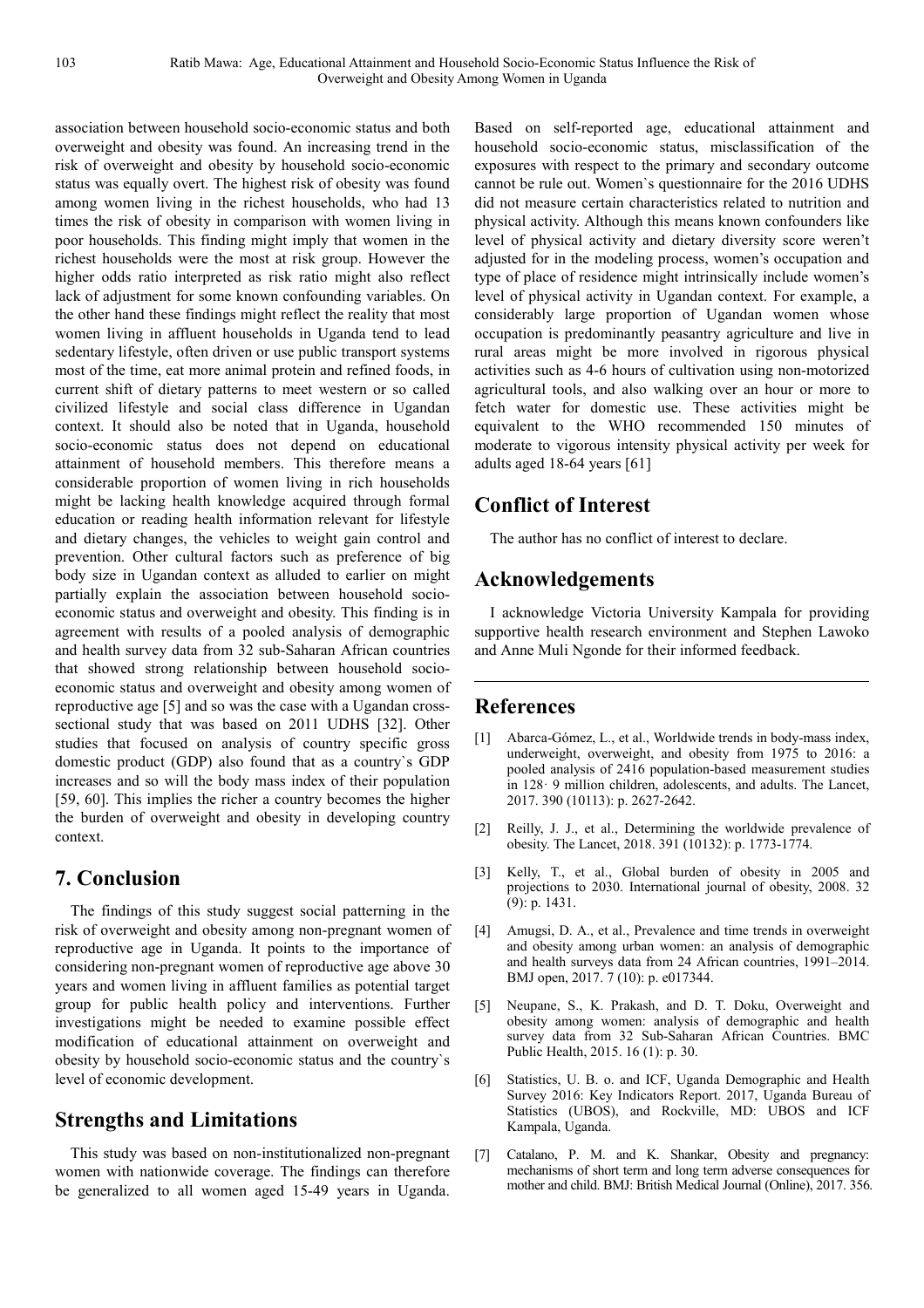- [8] Mark, K. S., et al., Risk of complication during surgical abortion in obese women. American journal of obstetrics and gynecology, 2018. 218 (2): p. 238. e1-238. e5.
- Yao, R., et al., 758: Obesity and stillbirth revisited: the effects from gestational hypertension and gestational diabetes. American Journal of Obstetrics and Gynecology, 2018. 218 (1): p. S453-S454.
- [10] Poston, L., et al., Preconceptional and maternal obesity: epidemiology and health consequences. The Lancet Diabetes & Endocrinology, 2016. 4 (12): p. 1025-1036.
- [11] Wabinga, H. R., et al., Trends in the incidence of cancer in Kampala, Uganda 1991–2010. International journal of cancer, 2014. 135 (2): p. 432-439.
- [12] Khan, S. S., M. R. Carnethon, and D. M. Lloyd-Jones, The Obesity Paradigm and Lifetime Risk of Cardiovascular Disease—Reply. JAMA cardiology, 2018.
- [13] Mateen, F. J., et al., Hypertension prevalence and Framingham risk score stratification in a large HIV-positive cohort in Uganda. Journal of hypertension, 2013. 31 (7): p. 1372-1378.
- [14] Rigato, M., et al., Characteristics, prevalence, and outcomes of diabetic foot ulcers in Africa. A systemic review and metaanalysis. Diabetes research and clinical practice, 2018.
- [15] Lloyd, C., et al., Prevalence and correlates of depressive disorders in people with Type 2 diabetes: results from the International Prevalence and Treatment of Diabetes and Depression (INTERPRET - DD) study, a collaborative study carried out in 14 countries. Diabetic Medicine, 2018. 35 (6): p. 760-769.
- [16] Di Angel Antonio, E., et al., Body-mass index and all-cause mortality: individual-participant-data meta-analysis of 239 prospective studies in four continents. The Lancet, 2016. 388 (10046): p. 776-786.
- [17] Hamilton, D., A. Dee, and I. Perry, The lifetime costs of overweight and obesity in childhood and adolescence: a systematic review. Obesity Reviews, 2018. 19 (4): p. 452-463.
- [18] O'Neill, A., et al., The pathway from childhood maltreatment to adulthood obesity: the role of mediation by adolescent depressive symptoms and BMI. Journal of adolescence, 2018. 67: p. 22-30.
- [19] Hoyo, C., et al., Epigenomics and Human Obesity, in Epigenetics in Human Disease (Second Edition). 2018, Elsevier. p. 409-426.
- [20] Ruiz-Ojeda, F. J., et al., Genetic Factors and Molecular Mechanisms of Vitamin D and Obesity Relationship. Annals of Nutrition and Metabolism, 2018. 73: p. 89-99.
- [21] Heindel, J. J. and B. Blumberg, Environmental Obesogens: Mechanisms and Controversies. Annual review of pharmacology and toxicology, 2018 (0).
- [22] Barroso, I., ADCY3, neuronal primary cilia and obesity. Nature genetics, 2018. 50 (2): p. 166.
- [23] Pozza, C. and A. M. Isidori, What's Behind the Obesity Epidemic, in Imaging in Bariatric Surgery. 2018, Springer. p. 1-8.
- [24] Meller, F. O., et al., Birth order and number of siblings and their association with overweight and obesity: a systematic review and meta-analysis. Nutrition reviews, 2018. 76 (2): p. 117-124.
- [25] Robson, E. M., et al., Life course factors associated with metabolically healthy obesity: a protocol for the systematic review of longitudinal studies. Systematic reviews, 2018. 7 (1): p. 50.
- [26] Kumar, S. and A. S. Kelly. Review of childhood obesity: from epidemiology, etiology, and comorbidities to clinical assessment and treatment. in Mayo Clinic Proceedings. 2017. Elsevier.
- [27] Ells, L. J., A. Demaio, and N. Farpour-Lambert, Diet, genes, and obesity. BMJ: British Medical Journal (Online), 2018. 360.
- [28] Micklesfield, L. K., et al., Understanding the relationship between socio-economic status, physical activity and sedentary behaviour, and adiposity in young adult South African women using structural equation modelling. International journal of environmental research and public health, 2017. 14 (10): p. 1271.
- [29] Soares, A. G., D. Lawlor, and A. Crampin, Sex and area differences in the association between adiposity and lipid profile in Sub-Saharan Africa: A comparison with a European population. Revue d'Épidémiologie et de Santé Publique, 2018. 66: p. S381-S382.
- [30] Baum II, C. L. and C. J. Ruhm, Age, socioeconomic status and obesity growth. Journal of health economics, 2009. 28 (3): p. 635-648.
- [31] Pfannenberg, C., et al., Impact of age on the relationships of brown adipose tissue with sex and adiposity in humans. Diabetes, 2010.
- [32] Kirunda, B. E., et al., Population-based survey of overweight and obesity and the associated factors in peri-urban and rural Eastern Uganda. BMC Public Health, 2015. 15 (1): p. 1168.
- [33] Turi, K. N., M. J. Christoph, and D. S. Grigsby-Toussaint, Spatial distribution of underweight, overweight and obesity among women and children: results from the 2011 Uganda Demographic and Health Survey. International journal of environmental research and public health, 2013. 10 (10): p. 4967-4981.
- [34] Dyer, S. M., et al., Prevalence and characteristics of overweight and obesity in indigenous Australian children: a systematic review. Critical reviews in food science and nutrition, 2017. 57 (7): p. 1365-1376.
- [35] Moore, C. J. and S. A. Cunningham, Social position, psychological stress, and obesity: a systematic review. Journal of the Academy of Nutrition and Dietetics, 2012. 112 (4): p. 518-526.
- [36] Forcano, L., et al., Cognitive and neuromodulation strategies for unhealthy eating and obesity: systematic review and discussion of neurocognitive mechanisms. Neuroscience & Biobehavioral Reviews, 2018.
- [37] Zheng, M., et al., Rapid weight gain during infancy and subsequent adiposity: a systematic review and meta - analysis of evidence. Obesity Reviews, 2018. 19 (3): p. 321-332.
- [38] Wilkinson, R. G. and M. Marmot, Social determinants of health: the solid facts. 2003: World Health Organization.
- [39] Marmot, M. and R. Wilkinson, Social determinants of health. 2005: OUP Oxford.
- [40] Dinsa, G. D., et al., Obesity and socioeconomic status in developing countries: a systematic review. Obesity reviews, 2012. 13 (11): p. 1067-1079.